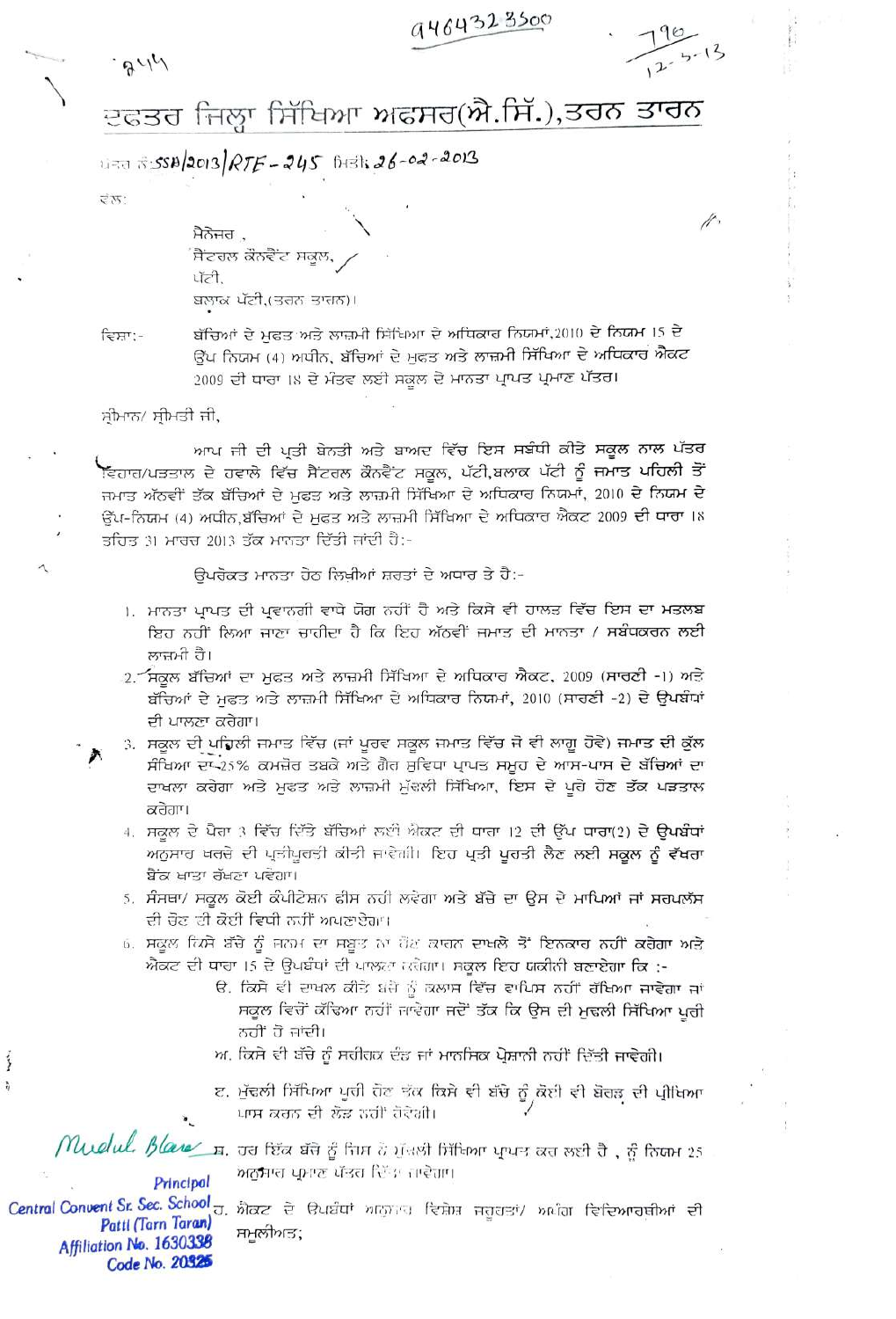- ਕ. ਅਧਿਆਪਕਾਂ ਲਈ ਇਹ ਜਰੂਰੀ ਹੈ ਕਿ ਉਹ ਧਾਰਾ 23 (1) ਅਧੀਨ ਦਿੱਤੀਆਂ ਘੱਟੋ-ਘੱਟ ਵਿਦਿਅਕ ਯੋਗਤਾਵਾਂ ਪੂਰੀਆਂ ਕਰਦੇ ਹੋਣ, ਪ੍ਰੰਤੂ ਸ਼ਰਤ ਇਹ ਹੈ ਕਿ ਮੌਜੂਦਾ ਅਧਿਆਪਕ ਜੋ ਇਸ ਐਕਟ ਦੇ ਲਾਗੂ ਹੋਣ ਸਮੇਂ ਘੱਟੋ-ਘੱਟ ਵਿਦਿਅਕ ਯੋਗਤਾਵਾਂ ਪੂਰੀਆਂ ਨਹੀਂ ਕਰਦੇ,ਉਹ 5 ਸਾਲ ਦੇ ਅੰਦਰ ਅੰਦਰ ਘੱਟੋ-ਘੱਟ ਵਿਦਿਅਕ ਯੋਗਤਾ ਪਾਪਤ ਕਰਨਗੇ।
- ਖ. ਅਧਿਆਪਕ ਐਕਟ ਦੀ ਧਾਰਾ 24(1) ਅਧੀਨ ਦਰਸਾਈਆਂ ਜਿੰਮੇਵਾਰੀਆਂ ਪੂਰੀਆਂ ਕਰਨਗੇ।
- ਗ. ਅਧਿਆਪਕ ਆਪਣੇ ਆਪ ਨੂੰ ਪ੍ਰਾਈਵੇਟ ਟਿਊਸ਼ਨਾਂ ਵਿੱਚ ਮਸ਼ਰੂਫ ਨਹੀਂ ਰੱਖਣਗੇ।
- 7. ਸਕੂਲ ਪੜ੍ਹਾਈ ਦੇ ਵਿਸ਼ਿਆਂ ਦੇ ਅਧਾਰ ਤੇ ਉਚਿਤ ਅਥਾਰਟੀ ਦੁਆਰਾ ਨਿਰਧਾਰਤ ਕੀਤੇ ਸਿਲੇਬਸ ਦੀ ਪੈਰਵੀ ਕਰਨਗੇ।
- 8. ਸਕੂਲ ਐਕਟ ਦੀ ਧਾਰਾ 19 ਵਿੱਚ ਨਿਰਧਾਰਤ ਸ਼ਰਤਾਂ ਅਤੇ ਮਿਆਰਾਂ ਦੀ ਪਾਲਣਾ ਕਰੇਗਾ।ਪਿਛਲੀ ਪੜਤਾਲ ਸਮੇਂ ਰਿਪੋਰਟ ਕੀਤੀਆਂ ਸਹੂਲਤਾਂ ਹੇਠ ਦਿੱਤੇ ਅਨੁਸਾਰ ਹਨ:-
	- ।. ਸਕੂਲ ਦੀ ਇਮਾਰਤ ਦਾ ਪਟਾਨਾਮਾ/ਕਿਰਾਇਆਨਾਮਾ ਹੋਇਆ ਹੈ।
	- 2. ਸਕੂਲ ਕੈਂਪਸ ਦਾ ਛੱਤਿਆ ਖੇਤਰਫਲ 7000 ਵਰਗ ਫੁੱਟ ਅਤੇ ਅਣਛੱਤਿਆ 7152 ਵਰਗ ਫੁੱਟ ਹੈ।
	- 3. ਸਕੂਲ ਵਿੱਚ ਪੰਜਾਬੀਭਾਸ਼ਾ ਦੀ ਵਰਤੋਂ ਕੀਤੀ ਜਾਂਦੀ ਹੈ।
	- 3. ਸਕੂਲ ਸੁਸਾਇਟੀ ਐਕਟ ਅਨੁਸਾਰ ਰਜਿਸਟਰੇਸ਼ਨ ਨੰ: Ex.01555-1011 ਦੇ ਅਨੁਸਾਰ ਰਜਿਸਟਰਡ ਹੈ।
	- 4. ਸਕੂਲ ਦੀ ਆਪਣੀ ਇਮਾਰਤ ਹੈ।
	- 5. ਸਕੂਲ ਵਿੱਚ 8 ਜਮਾਤਾਂ ਦੇ 22 ਕਮਰੇ ਅਤੇ 23 ਹੋਰ ਕਮਰੇ ਹਨ।
	- 6. ਸਕੂਲ ਦੀ ਇਮਾਰਤ ਹਵਾਦਾਰ ਹੈ।
	- 7. ਸਕੂਲ ਵਿੱਚ ਬੱਚਿਆਂ ਦੀ ਗਿਣਤੀ ਅਨੁਸਾਰ ਲੋੜੀਂਦਾ ਟਰੇਂਡ ਸਟਾਫ ਮੌਜੂਦ ਹੈ।
	- ,੪: ਮੈਕੂਲ ਵਿੱਚ ਬਲੈਕ ਬੋਰਡ ਨਿਰਧਾਰਤ ਸਾਈਜ਼ ਦੇ ਹਨ।
	- 9. ਸਕੂਲ ਵਿੱਚ ਟੀ.ਐਲ.ਐਮ. ਦੀ ਵਰਤੋਂ ਕੀਤੀ ਜਾਂਦੀ ਹੈ।
	- ।0. ਸਕੂਲ ਵਿੱਚ ਲੋੜ ਅਨੁਸਾਰ ਫਰਨੀਚਰ ਦਾ ਪ੍ਰਬੰਧ ਹੈ।
	- ।।. ਸਕੂਲ ਵਿੱਚ ਬਿਜਲੀ ਦਾ ਪ੍ਰਬੰਧ ਹੈ।

12. ਸਕੂਲ ਵਿੱਚ ਲੜਕਿਆਂ ਲਈ 7 ਪਾਖਾਨੇ ਅਤੇ ਲੜਕੀਆਂ ਲਈ 7 ਪਖਾਨੇ ਹਨ।

- 13. ਮੁੱਖ ਅਧਿਆਪਕ ਦਾ ਕਮਰਾ ਮੌਜਦ ਹੈ।
- 14. ਸਕੂਲ ਦੀ ਚਾਰਦੀਵਾਰੀ ਮੌਜੂਦ ਹੈ।
- ।5. ਸਕੂਲ ਵਿੱਚ ਪੀਣ ਵਾਲੇ ਪਾਣੀ ਦਾ ਪ੍ਰਬੰਧ ਹੈ।
- ।6. ਸਕੂਲ ਕੋਲ ਚਾਰਟਡ ਅਕਾਊਟੋਟ ਦੀ ਰਿਪੋਰਟ ਹੈ।
- 17. ਸਕੂਲ ਵਿੱਚ ਅਧਿਆਪਕ ਹਾਜ਼ਹੀ ਰਜਿਸਟਰ, ਤਨਖਾਹ ਦਾ ਰਜਿਸਟਰ , ਕੈਸ਼ ਬੁੱਕ, ਬੱਚਿਆਂ ਦਾ ਫੀਸ ਰਜਿਸਟਰ, ਬੱਚਿਆਂ ਦਾ ਦਾਖਲਾ ਖਾਰਜਾ ਰਜਿਸਟ**ਰ, ਬੱਚਿਆਂ** ਦਾ

ਹਾਜ਼ਰੀ ਰਜਿਸਟਰ ਮੌਜੂਦ ਹੈ।

।੪. ਸਕੂਲ ਵਿੱਚ ਲਾਇਬਰੇਰੀ ਹੈ ਜਿਸ ਵਿੱਚ 60823 ਕਿਤਾਬਾਂ ਹਨ।

19. ਸਕੂਲ ਦੇ ਬੱਚਿਆਂ ਦੇ ਖੇਡਣ ਲਈ ਖੇਡ ਦਾ ਮੈਦਾਨ ਅਤੇ ਖੇਡਣ ਦਾ ਸਮਾਨ ਹੈ।

20. ਸਾਇੰਸ ਲਬਾਰਟਰੀ ਮੌਜਦ ਹੈ।

Mudul Blay

Principal Central Convent Sr. Sec. School Patti (Tarn Taran) Affiliation No. 1630338 Code No. 20325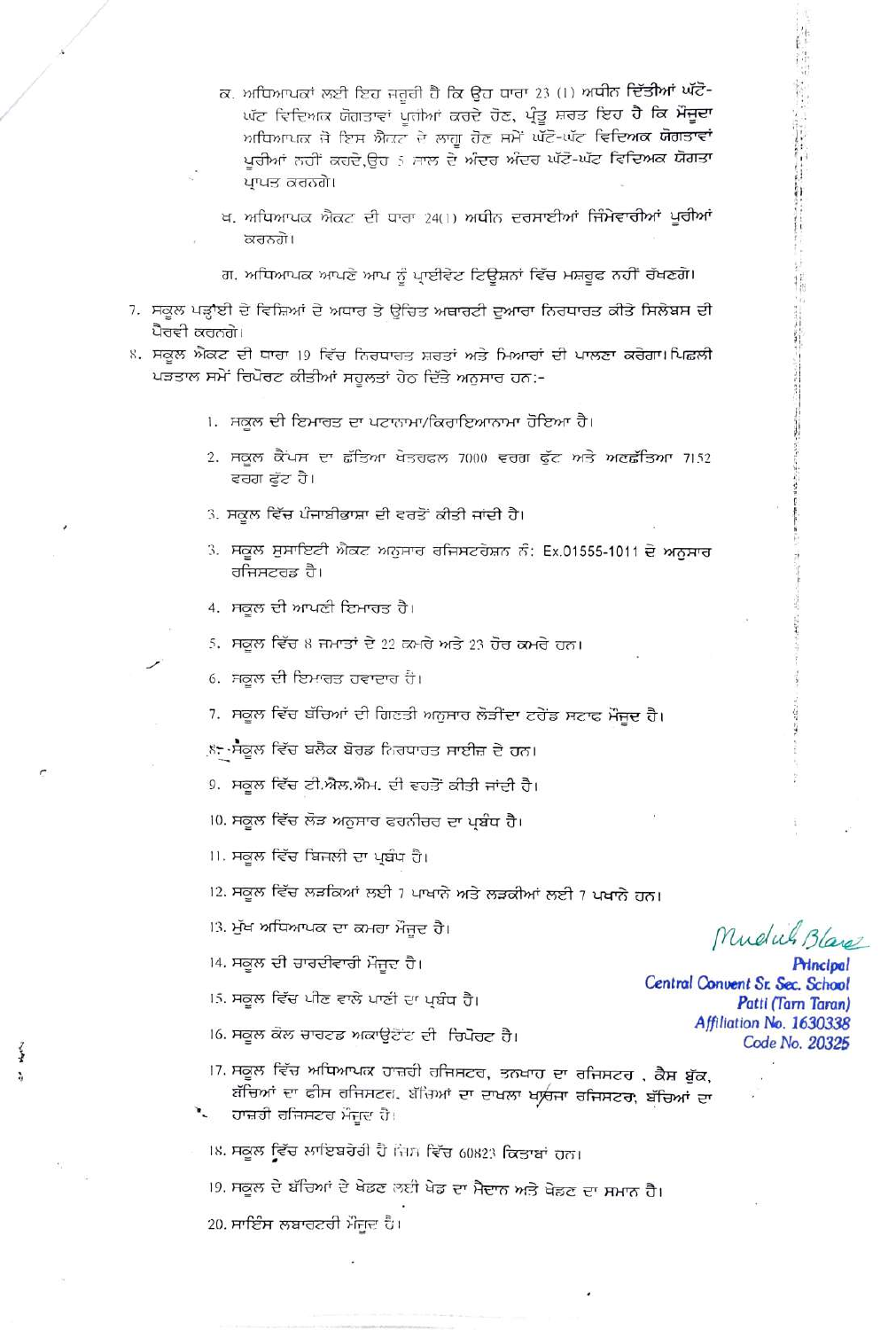## ਸਕੂਲ ਵਿੱਚ ਪਾਈਆਂ ਗਈਆਂ ਖਾਮੀਆਂ:-

- ਂ ।. ਸਕੂਲ ਨੂੰ ਫਾਇਰ ਸੇਫਟੀ ਸਰਟੀਫਿਕੇਟ ਨਹੀਂ ਮਿਲਿਆ ਹੋਇਆ ਹੈ।
	- 2. ਸਕੂਲ ਨੂੰ ਬਿਲਡਿੰਗ ਸੇਫਟੀ ਸਰਟੀਫਿਕੇਟ ਨਹੀਂ ਮਿਲਿਆ ਹੋਇਆ ਹੈ।

ਸਕੂਲ ਦੇ ਇਸੇ ਨਾਮ ਤੇ ਸਕੂਲ ਦੀ ਇਮਾਰਤ ਅੰਦਰ ਜਾਂ ਇਸ ਦੇ ਬਾਹਰ ਕੋਈ ਵੀ ਗੈਰ 9. ਮਾਨਤਾ ਪ੍ਰਾਪਤ ਜਮਾਤ ਨਹੀਂ ਚਲਾਈ ਜਾਵੇਗੀ।

- ਸਕੂਲ ਦੀ ਇਮਾਰਤ ਜਾਂ ਹੋਰ ਢਾਂਚਾ ਜਾਂ ਮੈਦਾਨ ਕੇਵਲ ਪੜ੍ਹਾਈ ਜਾਂ ਯੋਗਤਾ ਵਿਕਾਸ ਲਈ ਹੀ 10. ਵਰਤੇ ਜਾਣਗੇ।
- ਸਕੂਲ ਸੁਸਾਇਟੀ ਰਜਿਸ਼ਟਰੇਸ਼ਨ ਐਕਟ 1860 (1860 ਦਾ 21) ਅਧੀਨ ਰਜਿਸਟਰਡ ਕੀਤੀ 11. ਸੁਸਾਇਟੀ ਦੁਆਰਾ ਜਾਂ ਸਮੇਂ ਸਮੇਂ ਤੇ ਲਾਗੂ ਕਿਸੇ ਕਾਨੂੰਨ ਅਧੀਨ ਸਿਰਜੇ ਗਏ ਟਰੱਸਟ ਦੁਆਰਾ ਚਲਾਇਆ ਜਾ ਰਿਹਾ ਹੈ।
- ਸਕੂਲ ਕਿਸੇ ਨਿੱਜੀ , ਸਮੂਹ ਜਾਂ ਵਿਅਕਤੀਆਂ ਦੇ ਸਮੂਹਾਂ ਜਾਂ ਕਿਸੇ ਹੋਰ ਵਿਅਕਤੀ ਦੇ ਲਾਭ  $12.$ ਨਈ ਨਹੀਂ ਚਲਾਇਆ ਜਾ ਰਿਹਾ।
- ਲੇਖੇ ਕਿਸੇ ਪ੍ਰਮਾਣਿਤ ਚਾਰਟਿਡ ਲੇਖਾਕਾਰ ਦੁਆਰਾ ਆਡਿਟ ਕੀਤੇ ਜਾਣੇ ਚਾਹੀਦੇ ਹਨ ਅਤੇ 13. ਨਿਯਮਾਂ ਅਨੁਸਾਰ ਲੇਖਿਆਂ ਦੀ ਸਟੇਟਮੈਂਟ ਤਿਆਰ ਕੀਤੀ ਜਾਵੇਗੀ।ਹਰ ਲੇਖਾ ਸਾਰਨੀ ਦੀ ਇੱਕ ਕਾਪੀ ਹਰ ਸਾਲ ਜਿਲ੍ਹਾ ਸਿੱਖਿਆ ਅਫਸਰ ਨੂੰ ਭੇਜੀ ਜਾਵੇਗੀ।
- ਆਪ ਦੇ ਸਕੂਲ ਦਾ ਮਾਨਤਾ ਪ੍ਰਾਪਤ ਕੋਡ ਨੰਬਰ ਆਰ.ਟੀ.ਈ./ਟੀ.ਟੀ. 245 ਹੈ।ਇਸ 14. ਨੂੰ ਨੋਟ ਕਹ ਲਿਆ ਜਾਵੇ ਅਤੇ ਇਸ ਦਫਤਰ ਨਾਲ ਪੱਤਰ ਵਿਹਾਰ ਕਰਦੇ ਸਮੇਂ ਇਹ ਦਰਜ ਕੀਤਾ ਜਾਵੇ।
- ਸਕੂਲ ਜਿਲ੍ਹਾ ਸਿੱਖਿਆ ਅਧਿਕਾਰ ਦੁਆਰਾ ਸਮੇਂ ਸਮੇਂ ਤੇ ਮੰਗੀ ਗਈ ਸੂਚਨਾਂ ਪੇਸ਼ ਕਰੇਗਾ 15. ਅਤੇ ਉਚਿਤ ਅਥਾਰਟੀ ਜਾਂ ਜਿਲ੍ਹਾ ਸਿੱਖਿਆ ਅਧਿਕਾਰੀ ਹਦਾਇਤਾਂ ਜੋ ਮਾਨਤਾ ਪਾਪਤੀ ਦੀਆਂ ਸ਼ਰਤਾਂ ਪੁਰੀਆਂ ਕਰਨ ਜਾਂ ਸਕੂਲ ਦੇ ਕੰਮਕਾਜ ਵਿੱਚ ਕਮੀਆਂ ਨੂੰ ਦੂਰ ਕਰਨ ਲਈ ਜਾਰੀ ਕੀਤੀਆਂ ਜਾਣਗੀਆਂ ਦੀ ਪਾਲਣਾ ਕਰੇਗਾ।
- ਸੰਸਥਾਂ ਦੀ ਰਜਿਸਟਰੇਸ਼ਨ ਜਾਂ ਨਵੀਨੀਕਰਨ ਜੇਕਰ ਕੋਈ ਜਰੂਰੀ ਹੋਵੇ ਕਰਵਾਉਣਾ ਯਕੀਨੀ 16. ਬਣਾਇਆ ਜਾਵੇ।
- ਦੂਜੀਆਂ ਸ਼ਰਤਾਂ ਹੇਠ ਲਿਖੇ ਅਨੁਸਾਹ ਹਨ: 17.

ਉਪਰੋਕਤ ਪਾਈਆਂ ਗਈਆਂ ਖਾਮੀਆਂ ਦੂਰ ਕੀਤੀਆਂ ਜਾਣ

Mudul Blance

Principal Central Convent Sr. Sec. School Patti (Tarn Taran) Affiliation No. 1630338 Code No. 20325

ਜਿਲਾ ਸਿੱਖਿਆ ਅਧਿਕਾਰੀ , ਤਰਨ ਤਾਰਨ।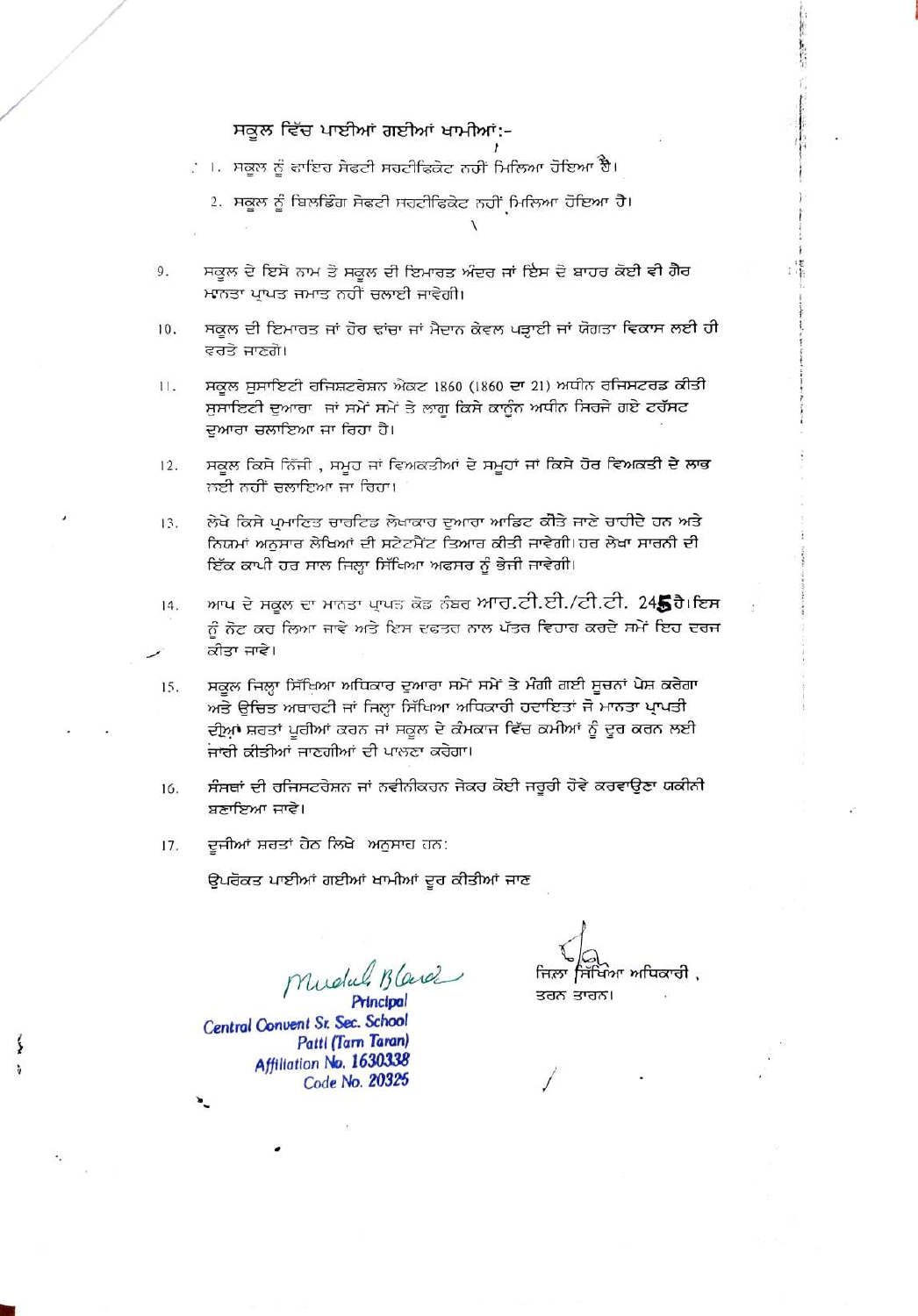Mudul, Blass Principal

 $\mathcal{R}$ 

Central Convent Sr Sec. School Patti (Tarn Taran) Afiliation No. 1630338 Code No. 20325

TRANSLATION FROM PUNJABI TO ENGLISH VERSION

**OFFICE OF DISTRICT EDUCATION OFFICER(E.E.), TARN TARAN**<br>Letter No.SSA/2013/RTE 245

Letter No.SSA/2013/RTE-245

Dated: 26.02.2013

The Manger, Central Convent School, Patti,<br>Block Patti (Tarn Taran)

Sub: Recognition Certificate for the School under sub-rule (4) of rule<br>15 of Right of Children to free and Compulsory Education Rules, 2009 15 of Right of Children to free and Compulsory Education Rules,<br>2009 for the purpose of Section 18 of Right of Children to free and<br>Compulsory Education Act, 2009.

Dear Sir/Madam,

With reference to your application and subsequent correspondence with the school/inspection in this regard, I convey the grant for provisional are cognition to the Central Convent School, Patti, Block Patti for Class first to Class eighth for a period of three years w.e.f 31st March 2013 underwall Class eighth for a period of three years w.e.f 31st March, 2013 under sub-rule (4) of rule 11 of Right of Children to free and Compulsory Education Rules, 2009 for the purpose of Section 18 of Right of Children to free and Compulsory Education Act. 2009. Rules, 2009 for the purpose of Section 18 of Right of Children to free and<br>Compulsory Education Act, 2009.

The above sanction is subject to fulfillment of following conditions:<br>The grant for recognition is not extendable and does not in any way<br>imply any obligation to recognize/affiliate beyond Class VIII.  $\mathbf{1}$ . 2

- The School shall abide by the provisions of Right of Children to free<br>and Compulsory Education Act, 2009 (Annexure I) and the Right of
- The School shall admit able by the provisions of Right of Children to free<br>and Compulsory Education Act, 2009 (Annexure I) and the Right of<br>Children to free and Compulsory Education Rules, 2010 (Annexure II).<br>The School sh  $3$ belonging to weaker section and disadvantaged group in the neighborhood and provide free and compulsory elementary education education
- $4.$
- 5.
- also, this norm shall be followed.<br>For the Children referred to in paragraph 3, the School shall be<br>reimbursed as per section 12(2) of the Act. To receive such<br>reimbursement, school shall provide a separate bank account.<br>T 6.
- No child Admitted shall be held back in any class or expelled from a) school till the completion of elementary education in a school<br>Attached to be the cosy of accuments of the probability of the state of The state of the punishi

13 SEP engish Princlpal Central Convent Sr. Sec. School Patti (Tarn Taran) Affiliation No. 1630338 Code No. 20325.

į à SEP & English Notary Public for Sub Division Patt-Dislt. Tárn Taran.Ah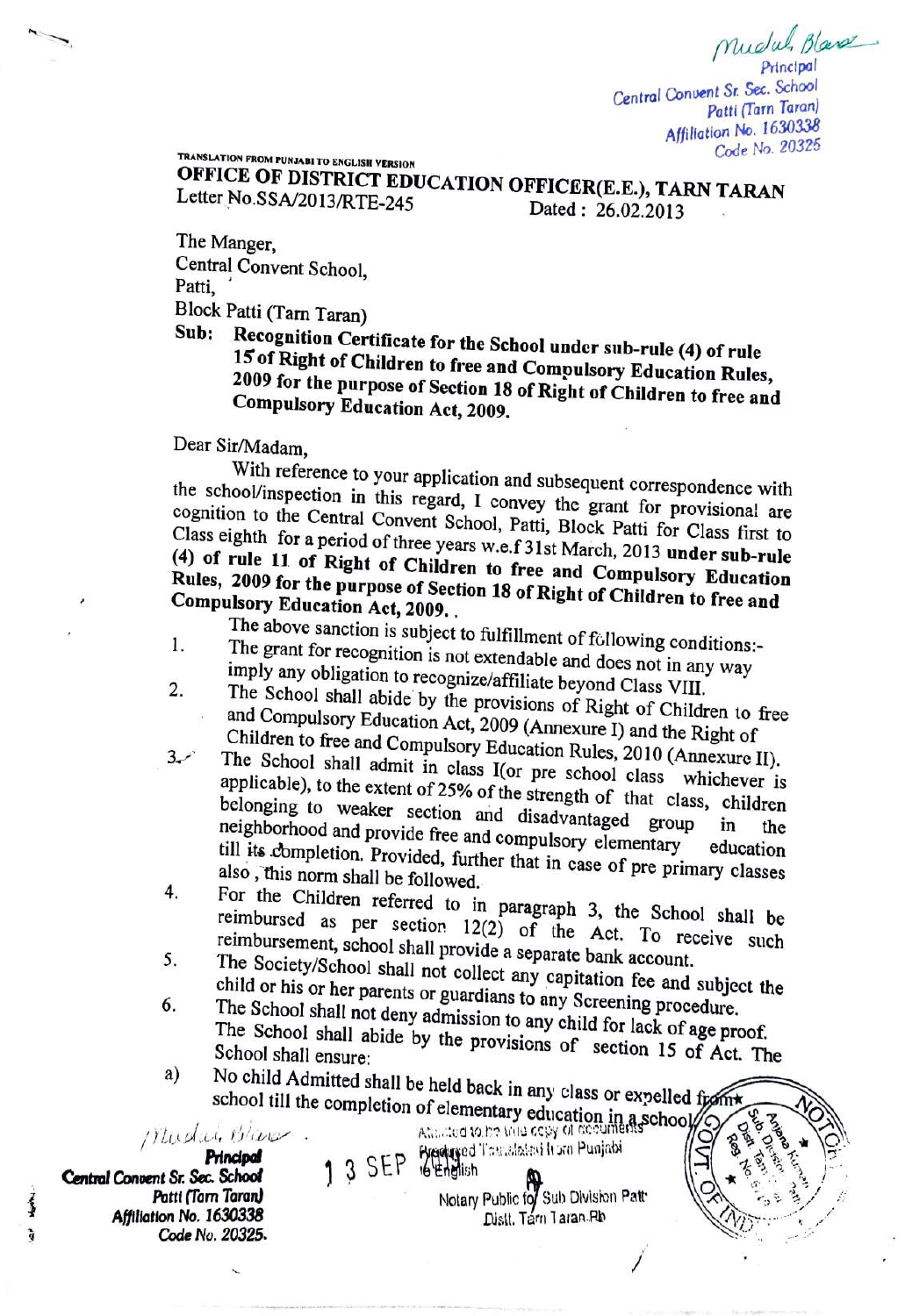mudul. Blancher Princlpal Central Conuent Sr Sec. School Patti (Tarn Taran) Affillation No. 1630338 Code No. 20325

- No child shall be subjected to physical punishment or mental harassment. b)
- No child is required to pass any board examination till the  $c)$ completion of elementary education.
- d) Every child completing elementary education shall be awarded a certificate
- Inclusion of Students with disabilities/special needs as per provision of the Act. e)
- The teachers are recruited with minimum qualification as laid under f) section 23(1) of the Act. Provided further that the current teachers who, at the commencement of this Act do not possess minimum qualification shall acquire such minimum qualifications<br>with in a period of 5 years.<br>g) The teacher performs its duties specified under section  $24(1)$  of the
- Act.
- The teachers shall not engage himself or herself for private teaching<br>activities.<br>The School shall follow the syllabus on the basis of curriculum laid h)
- T.
- down by appropriate authority.<br>The School shall enroll students proportionate to the facilities available<br>in the school as prescribed in the section 19 of the Act. The Facilities<br>reported at the time of last inspection are 8.
- Lease deed/rent deed of school building exccuted. .
- The covered area of school campus is 7000 sq.ft. and uncovered 7152 sq.ft. 11.
- Use of Punjabi language in school. ii.
- School is registered vide regn. no. Ex.01555-1011. under Society Act.<br>School has own building. iii.
- $iv$ .
- 22 rooms of 8th class and other 23 rooms.<br>The Building of school is airy. V.
- vi.
- Trained staff is available as per numbers of students.<br>Black board is as per prescribed size. vii.
- 
- ix.
- Furniture is available as per requirement. Electricity is available. X.
- X1.
- xii. School has 7 toilets for boys and 7 toilets for girls.  $\Box$   $\Box$
- 
- Principal room is available.<br>Boundary wall of school is available. X1V.
- Xv.
- Drinking water is available in school.<br>School has report of Chartered Accountant.
- Xvi. School has report of Chartered Accountant.<br>
xvii. Attendance register of teachers, pay register, cash-book, fee register of student, withdrawal register of students, attendance register of students are available.<br>
Att Produced Trayslands hom Punjabi
- xyiii. School Library is available with 60823 books.

Central Convent Sr Sec. School Patti (Tarn Taran) Affiliation No. 1630338 Code No. 20325.

Werk à

viii. Black board is as per prescribed size.<br>  $\begin{pmatrix} 0 & 0 \\ 0 & 0 \end{pmatrix}$  is being made.  $\sigma$ TNDI

1 3 SEP 2019

o English Dist. Tarn Taran Pb